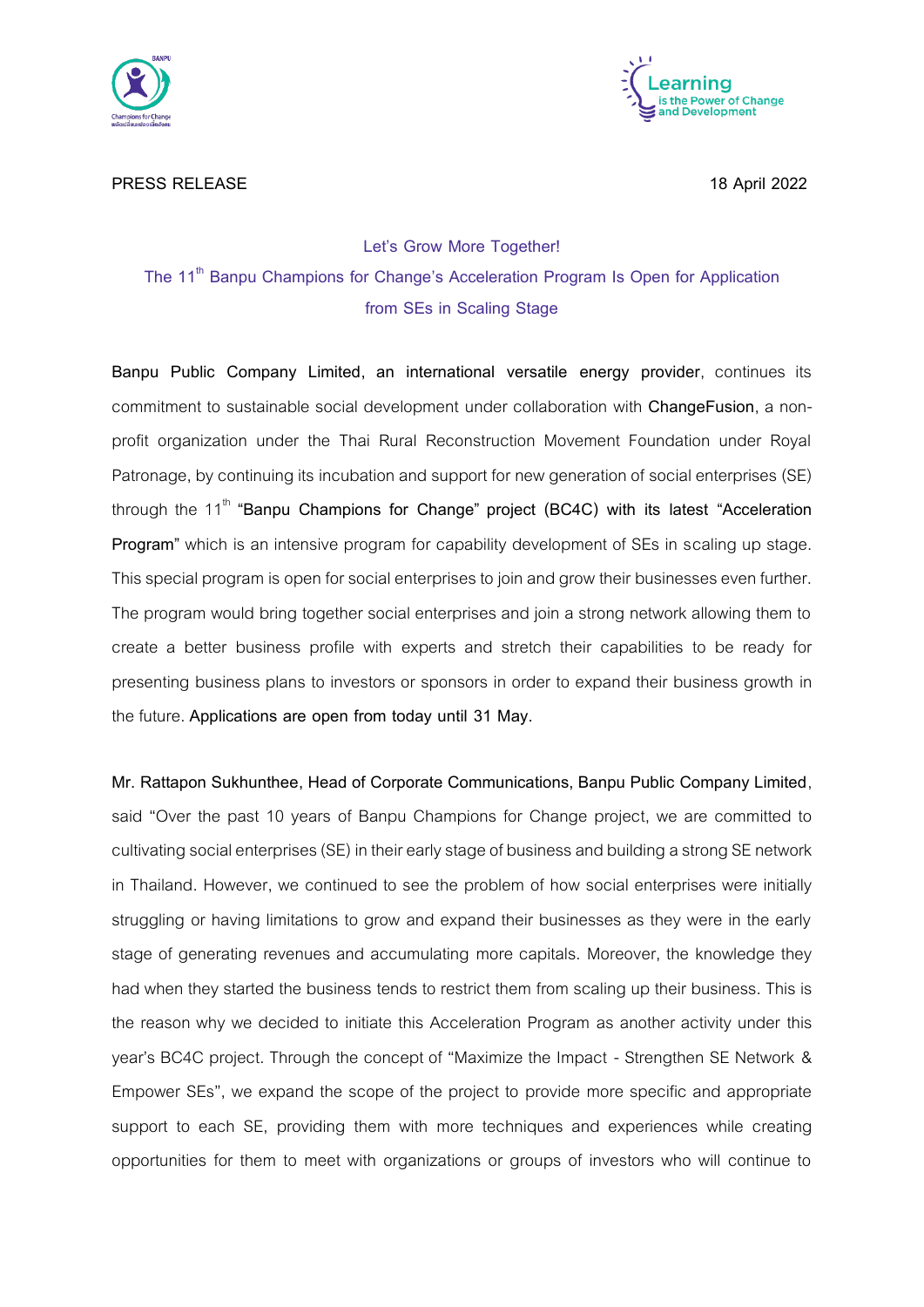



support their ventures. We strongly believe in the potential of these social enterprises that once they can grow into a business of a certain value, they will be ready to expand and grow their businesses for creating a positive impact on society."

Social enterprises that are interested in applying for **the Acceleration Program of the 11th Banpu Champions for Change** must have the following qualifications:

- Be a social enterprise that is registered as a juristic person
- Earn income from last year's operating results of no less than 1 million baht
- $\bullet$  Require the support and/or fundraising of 1-5 million baht (not limited to any form, whether they are shares or loans)
- Be aThai-based business with operating results that is beneficial to Thailand with a clear goal in solving or developing society and the environment
- Have a long-term commitment to expanding the business's operations with financial sustainability (Innovation, Impact, Sustainability and Scalability)

The program will select applicants and conduct an initial interview with 10 social enterprises before selecting 6 of them that will be given the opportunity to work with a team of experts in business profile development and analyses to prepare them to be ready for fundraising. They will also receive recommendations for operational improvement necessary for their development in a way that is suitable for their businesses. The project will then provide each enterprise with the opportunity to meet partnership investors or sponsors that are relevant to the industry they are in for the opportunities to cooperate or receive further support in the future.

**Those interested can see more details on Facebook at [www.facebook.com/banpuchampions](http://www.facebook.com/banpuchampions) Applications are open from now until 31 May 2022.**

**Download the application form at**

**<https://drive.google.com/drive/folders/1jKPTmW0RqqsjtQNDCUiyD3Yc1nETm-qO?usp=sharing> For more information, please contact 087-075-4815 or [banpuchampions@gmail.com.](mailto:banpuchampions@gmail.com)**